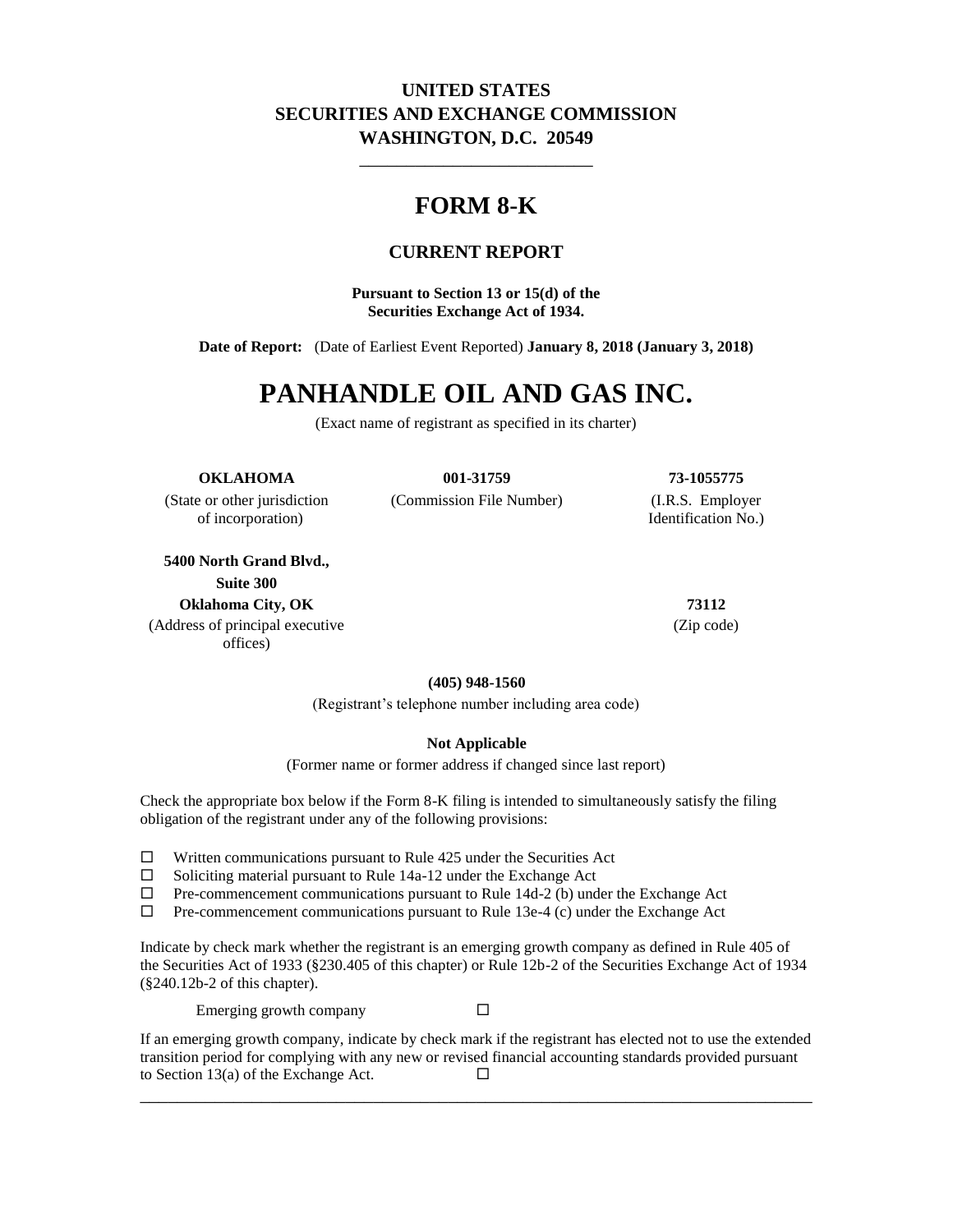#### **ITEM 5.02 Departure of Directors or Certain Officers; Election of Directors; Appointment of Certain Officers**

On January 3, 2018, Mr. H. Grant Swartzwelder resigned from the Board of Directors ("Board") of Panhandle Oil and Gas Inc. ("Panhandle" or the "Company"), effective immediately, following the Board's decision at its October 25, 2017, meeting not to nominate Mr. Swartzwelder for reelection. Mr. Swartzwelder's term as a director was set to expire at the 2018 Annual Shareholders Meeting. A successor to Mr. Swartzwelder was nominated by the Board at its December 12, 2017, meeting and will be presented for election by the shareholders in Panhandle's 2018 Proxy Statement which is to be mailed to shareholders later this month. Mr. Swartzwelder was a member of the Company's Corporate Governance and Nominating Committee and Compensation Committee. The Company would like to thank Mr. Swartzwelder for his 15 years of service to the Board. A copy of the resignation email Mr. Swartzwelder submitted to the Company is attached to this Form 8-K as Exhibit 17.1.

On January 4, 2018, Darryl Smette informed the Company that he intends to submit his letter of resignation from the Board on or about March 7, 2018. As previously disclosed, Mr. Smette informed the Company of his desire to retire from the Board following the appointment of his successor and the completion of a suitable transition period (originally expected to be on or about December 31, 2017).

#### **ADDITIONAL INFORMATION AND WHERE TO FIND IT**

Investors and shareholders will be able to receive Panhandle's proxy statement and any other relevant documents, once filed, free of charge at the SEC's website, www.sec.gov, or from Panhandle at 5400 N. Grand Boulevard, Suite 300, Oklahoma City, OK 73112-5688, Attn: Corporate Secretary.

#### **ITEM 9.01 Financial Statements and Exhibits**

(d) *Exhibits*

# **Exhibit**

# **Number Description 17.1 [Resignation email from H. Grant Swartzwelder dated January 3, 2017](file:///C:/Users/smorris/AppData/Local/Temp/Temp4_Draft%20Version%204.0.zip/Proof/phx-ex171_6.htm)**

## **SIGNATURE**

Pursuant to the requirements of the Securities Exchange Act of 1934, the registrant has duly caused this report to be signed on its behalf by the undersigned hereunto duly authorized.

## **PANHANDLE OIL AND GAS INC.**

By: /s/ Paul F. Blanchard Jr.

Paul F. Blanchard Jr., President and CEO

DATE: January 8, 2018